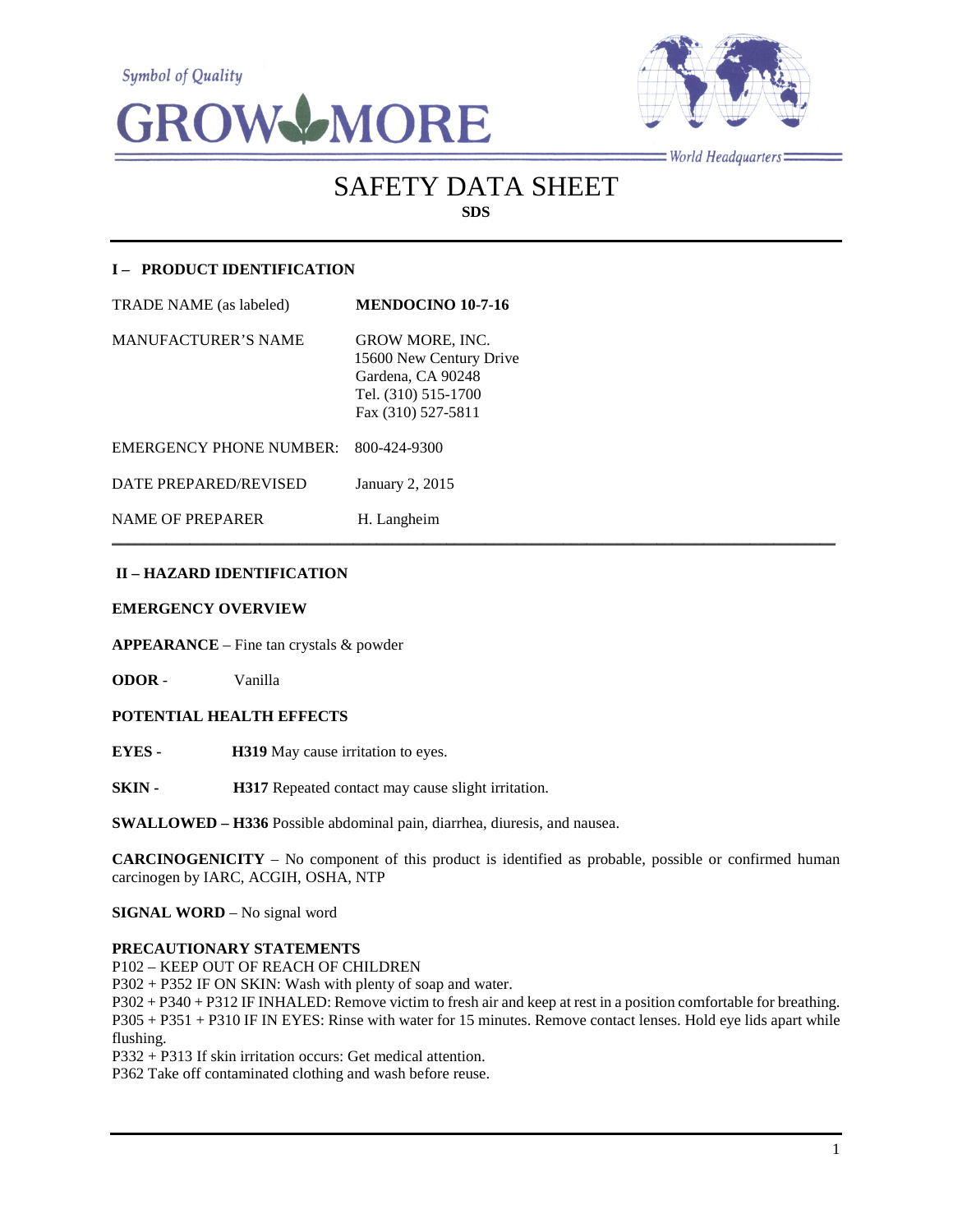| <b>CHEMICAL NAME</b>     | CAS No.    | ℅            |
|--------------------------|------------|--------------|
| Ammonium Phosphate       | 7722-76-1  | Trade secret |
| Potassium Nitrate        | 7757-79-1  | Trade secret |
| Potassium Sulfate        | 7778-80-5  | Trade secret |
| <b>Magnesium Nitrate</b> | 13446-18-9 | Trade secret |
| Boric Acid               | 10043-35-3 | Trade secret |
| <b>Cobalt Sulfate</b>    | 10026-24-1 | Trade secret |
| Ammonium Molybdate       | 12027-67-7 | Trade secret |
| Iron EDTA                | 15708-41-5 | Trade secret |
| Zinc EDTA                | 14025-21-9 | Trade secret |
| Copper EDTA              | 14025-15-1 | Trade secret |
| Manganese EDTA           | 15375-84-5 | Trade secret |

#### **III – COMPOSITION/INFORMATION ON INGREDIENTS**

# **IV – FIRST AID MEASURES**

Treat symptomatically. Contact poison treatment specialist immediately if large quantities have been ingested or inhaled. No specific treatment.

\_\_\_\_\_\_\_\_\_\_\_\_\_\_\_\_\_\_\_\_\_\_\_\_\_\_\_\_\_\_\_\_\_\_\_\_\_\_\_\_\_\_\_\_\_\_\_\_\_\_\_\_\_\_\_\_\_\_\_\_\_\_\_\_\_\_\_\_\_\_\_\_\_\_\_\_\_\_\_\_\_\_\_\_\_\_\_\_\_\_\_\_\_

 $\mathcal{L}_\mathcal{L} = \{ \mathcal{L}_\mathcal{L} = \{ \mathcal{L}_\mathcal{L} = \{ \mathcal{L}_\mathcal{L} = \{ \mathcal{L}_\mathcal{L} = \{ \mathcal{L}_\mathcal{L} = \{ \mathcal{L}_\mathcal{L} = \{ \mathcal{L}_\mathcal{L} = \{ \mathcal{L}_\mathcal{L} = \{ \mathcal{L}_\mathcal{L} = \{ \mathcal{L}_\mathcal{L} = \{ \mathcal{L}_\mathcal{L} = \{ \mathcal{L}_\mathcal{L} = \{ \mathcal{L}_\mathcal{L} = \{ \mathcal{L}_\mathcal{$ 

EYE CONTACT – Wash thoroughly with water for at least 15 minutes. Remove contact lenses. Hold eyelids apart during flushing. Send patient immediately to physician.

SKIN CONTACT – Wipe excess material with dry cloth, removing contaminated clothing and shoes with large amounts of water and soap for at least 15 minutes.

INHALED – Remove from exposure to fresh air. Get medical attention if symptoms occur.

SWALLOWED – Rinse mouth. Drink 2-3 glasses of water and seek medical assistance. Do not induce vomiting or give anything by mouth to an unconscious person. Get medical attention if symptoms occur.  $\mathcal{L}_\mathcal{L} = \{ \mathcal{L}_\mathcal{L} = \{ \mathcal{L}_\mathcal{L} = \{ \mathcal{L}_\mathcal{L} = \{ \mathcal{L}_\mathcal{L} = \{ \mathcal{L}_\mathcal{L} = \{ \mathcal{L}_\mathcal{L} = \{ \mathcal{L}_\mathcal{L} = \{ \mathcal{L}_\mathcal{L} = \{ \mathcal{L}_\mathcal{L} = \{ \mathcal{L}_\mathcal{L} = \{ \mathcal{L}_\mathcal{L} = \{ \mathcal{L}_\mathcal{L} = \{ \mathcal{L}_\mathcal{L} = \{ \mathcal{L}_\mathcal{$ 

#### **V – FIRE-FIGHTING MEASURES**

SPECIAL FIREFIGHTING PROCEDURE – Must wear MSHA/NIOSH approved self-contained breathing Apparatus. Use abundant amount of water in early stages of fire to cool off container.

UNUSUAL FIRE & EXPLOSION HAZARD – Dust cloud can cause explosion.

FLASH POINT – N/A

FLAMMABLE LIMITS – N/A

AUTOIGNITION TEMPERATURE – N/A

SUITABLE FIREFIGHTING MEDIA – Water fog. Foam. Dry chemical powder. Carbon dioxide (CO2). Fine sand.

\_\_\_\_\_\_\_\_\_\_\_\_\_\_\_\_\_\_\_\_\_\_\_\_\_\_\_\_\_\_\_\_\_\_\_\_\_\_\_\_\_\_\_\_\_\_\_\_\_\_\_\_\_\_\_\_\_\_\_\_\_\_\_\_\_\_\_\_\_\_\_\_\_\_\_\_\_\_\_\_\_\_\_\_\_\_\_\_\_\_\_\_\_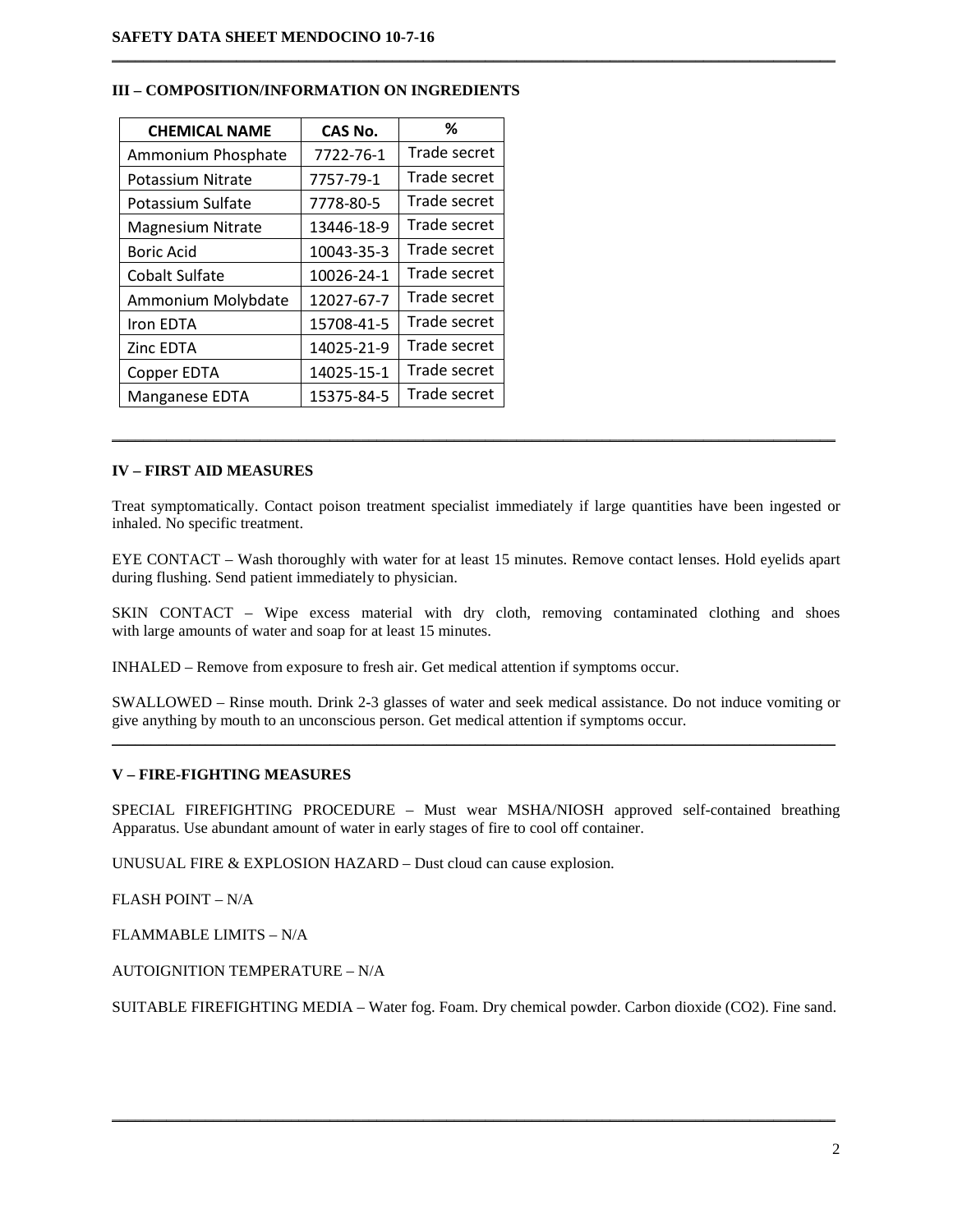# **VI – ACCIDENTAL RELEASE MEASURES**

SPILL RESPONSE PROCEDURE – Use broom or dry vacuum to collect material for proper disposal without raising dust. Prevent entry into waterways, sewers, basements or confined areas. Finish cleaning by spreading water on the contaminated surface and allow to evacuate through the sanitary system.

\_\_\_\_\_\_\_\_\_\_\_\_\_\_\_\_\_\_\_\_\_\_\_\_\_\_\_\_\_\_\_\_\_\_\_\_\_\_\_\_\_\_\_\_\_\_\_\_\_\_\_\_\_\_\_\_\_\_\_\_\_\_\_\_\_\_\_\_\_\_\_\_\_\_\_\_\_\_\_\_\_\_\_\_\_\_\_\_\_\_\_\_\_

**\_\_\_\_\_\_\_\_\_\_\_\_\_\_\_\_\_\_\_\_\_\_\_\_\_\_\_\_\_\_\_\_\_\_\_\_\_\_\_\_\_\_\_\_\_\_\_\_\_\_\_\_\_\_\_\_\_\_\_\_\_\_\_\_\_\_\_\_\_\_\_\_\_\_\_\_\_\_\_\_\_\_\_\_\_\_\_\_\_\_\_\_\_**

#### **VII – HANDLING AND STORAGE**

To maintain product quality, do not store in heat or direct sunlight. Use good housekeeping practices such as washing hands with soap after handling. Do not eat, drink or smoke while handling this product. Keep out of reach of children and pets. Do not reuse empty containers.

#### **VIII – EXPOSURE CONTROLS/PERSONAL PROTECTION**

VENTILATION & ENGINEERING CONTROLS– Local exhaust.

RESPIRATORY PROTECTION – Where dust is generated by the process, MSHA/NIOSH approved respirator is advised in the absence of proper environmental control.

EYE PROTECTION – Safety glasses or face shield where there is a potential eye contact. Safety eyewash station should be accessible within 10 seconds.

**\_\_\_\_\_\_\_\_\_\_\_\_\_\_\_\_\_\_\_\_\_\_\_\_\_\_\_\_\_\_\_\_\_\_\_\_\_\_\_\_\_\_\_\_\_\_\_\_\_\_\_\_\_\_\_\_\_\_\_\_\_\_\_\_\_\_\_\_\_\_\_\_\_\_\_\_\_\_\_\_\_\_\_\_\_\_\_\_\_\_\_\_\_**

SKIN PROTECTION – Wear protective work gown, rubber gloves to prevent irritation.

# **IX – PHYSICAL AND CHEMICAL PROPERTIES**

APPEARANCE – Fine tan crystals & powder

ODOR – Vanilla

BOILING POINT OR RANGE  $^0$ F – N/A

MELTING POINT OR RANGE  ${}^{0}\text{F} - \text{N/A}$ 

FLAMMABILITY – Non-flammable

EXPLOSIVE PROPERTIES – Non-explosive

pH of 1% SOLUTION – 5 – 5.25

SOLUBILITY IN WATER – Highly soluble  $(>80\%)$ 

#### X **– STABILITY AND REACTIVITY**

STABILITY – Stable under normal conditions of use

CONDITIONS TO AVOID – Extreme heat, wet or damp conditions.

INCOMPATIBILITY – None known

HAZARDOUS DECOMPOSITION PRODUCTS – Toxic fumes and gases may be generated. Metal oxides possible.

HAZARDOUS POLYMERIZATION – Will not occur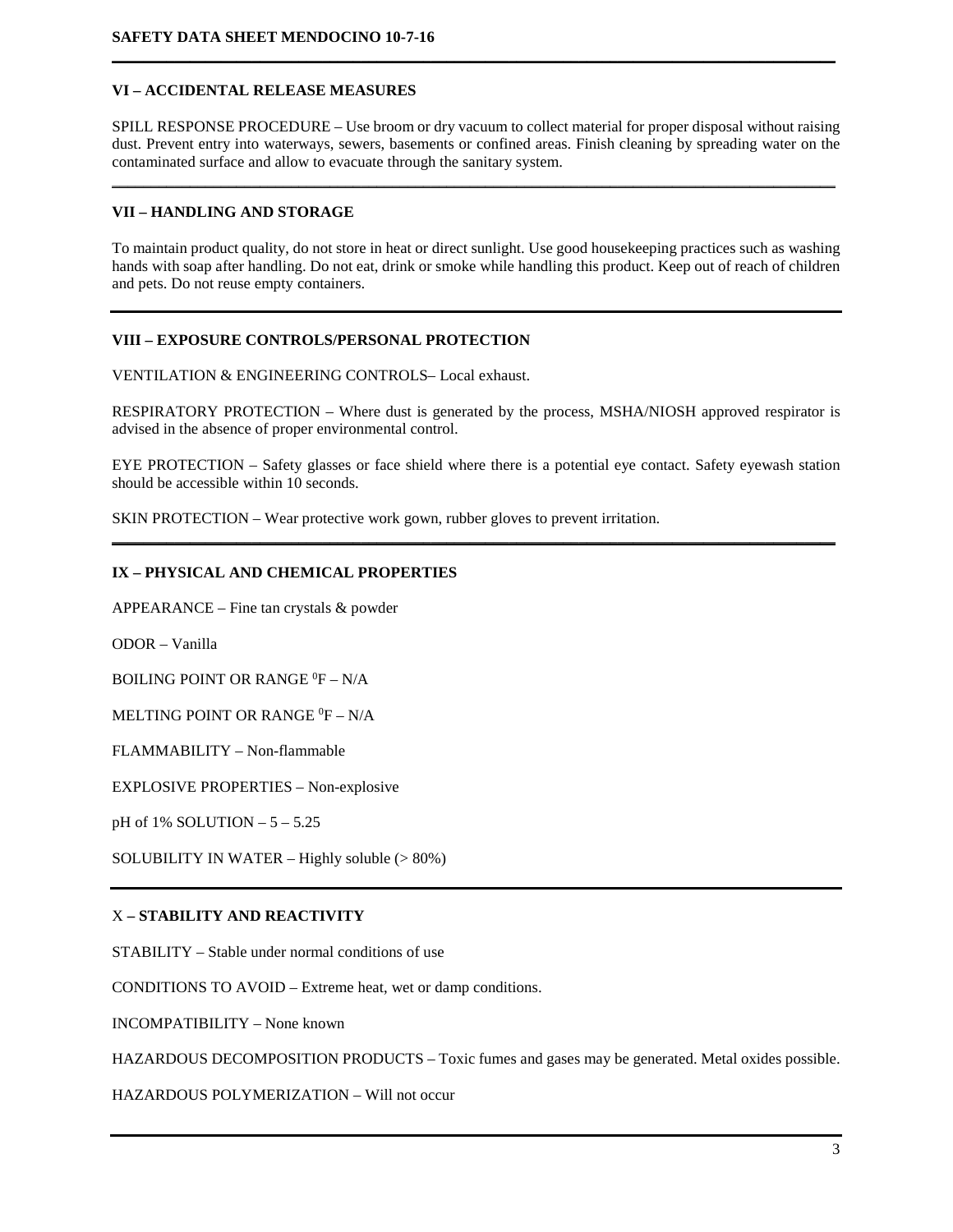# **XI – TOXICOLOGICAL INFORMATION**

ACUTE TOXICITY

SKIN IRRITATION – May cause slight, temporary irritation

EYE IRRITATION – May cause slight, temporary irritation

SWALLOWED **–** Health injuries are not known or expected under normal use

INHALED **–** Health injuries are not known or expected under normal use

CHRONIC TOXICITY

SENSITIZATION – None

REPRODUCTIVE EFFECTS – None known

CARCINOGENICITY – This products does not contain any substances that are considered carcinogens by OSHA, NTP, IARC or ACGIH \_\_\_\_\_\_\_\_\_\_\_\_\_\_\_\_\_\_\_\_\_\_\_\_\_\_\_\_\_\_\_\_\_\_\_\_\_\_\_\_\_\_\_\_\_\_\_\_\_\_\_\_\_\_\_\_\_\_\_\_\_\_\_\_\_\_\_\_\_\_\_\_\_\_\_\_\_\_\_\_\_\_\_\_\_\_\_\_\_\_\_\_\_

 $\mathcal{L}_\mathcal{L} = \{ \mathcal{L}_\mathcal{L} = \{ \mathcal{L}_\mathcal{L} = \{ \mathcal{L}_\mathcal{L} = \{ \mathcal{L}_\mathcal{L} = \{ \mathcal{L}_\mathcal{L} = \{ \mathcal{L}_\mathcal{L} = \{ \mathcal{L}_\mathcal{L} = \{ \mathcal{L}_\mathcal{L} = \{ \mathcal{L}_\mathcal{L} = \{ \mathcal{L}_\mathcal{L} = \{ \mathcal{L}_\mathcal{L} = \{ \mathcal{L}_\mathcal{L} = \{ \mathcal{L}_\mathcal{L} = \{ \mathcal{L}_\mathcal{$ 

#### **XII – ECOLOGICAL INFORMATION**

PERSISTENCE AND DEGRADABILITY – None known

AQUATIC TOXICITY – Might be beneficial to plant life.

ADITIONAL ECOLOGICAL INFO – Do not use directly in lakes, ponds and rivers. The product is not classified as environmentally hazardous. However, this does not exclude the possibility that large or frequent spills can have a harmful or damaging effect on the environment. No other adverse environmental effects (e.g. ozone depletion, photochemical ozone creation potential, endocrine disruption, global warming potential) are expected from this component.

\_\_\_\_\_\_\_\_\_\_\_\_\_\_\_\_\_\_\_\_\_\_\_\_\_\_\_\_\_\_\_\_\_\_\_\_\_\_\_\_\_\_\_\_\_\_\_\_\_\_\_\_\_\_\_\_\_\_\_\_\_\_\_\_\_\_\_\_\_\_\_\_\_\_\_\_\_\_\_\_\_\_\_\_\_\_\_\_\_\_\_\_\_

\_\_\_\_\_\_\_\_\_\_\_\_\_\_\_\_\_\_\_\_\_\_\_\_\_\_\_\_\_\_\_\_\_\_\_\_\_\_\_\_\_\_\_\_\_\_\_\_\_\_\_\_\_\_\_\_\_\_\_\_\_\_\_\_\_\_\_\_\_\_\_\_\_\_\_\_\_\_\_\_\_\_\_\_\_\_\_\_\_\_\_\_\_\_

#### **XIII – DISPOSAL CONSIDERATIONS**

Dispose of within current local and state regulations. No special method required.

#### **XIV – TRANSPORT INFORMATION**

**U.S. DEPARTMENT OF TRANSPORTATION –** Not regulated by DOT

**XV – REGULATORY INFORMATION TSCA STATUS –** Not determined **OSHA STATUS** – Not listed as hazardous **CERCLA –** None **SARA 313** – No chemical **SARA 302** – None **CALIFORNIA PROPOSITION 65** – Not listed